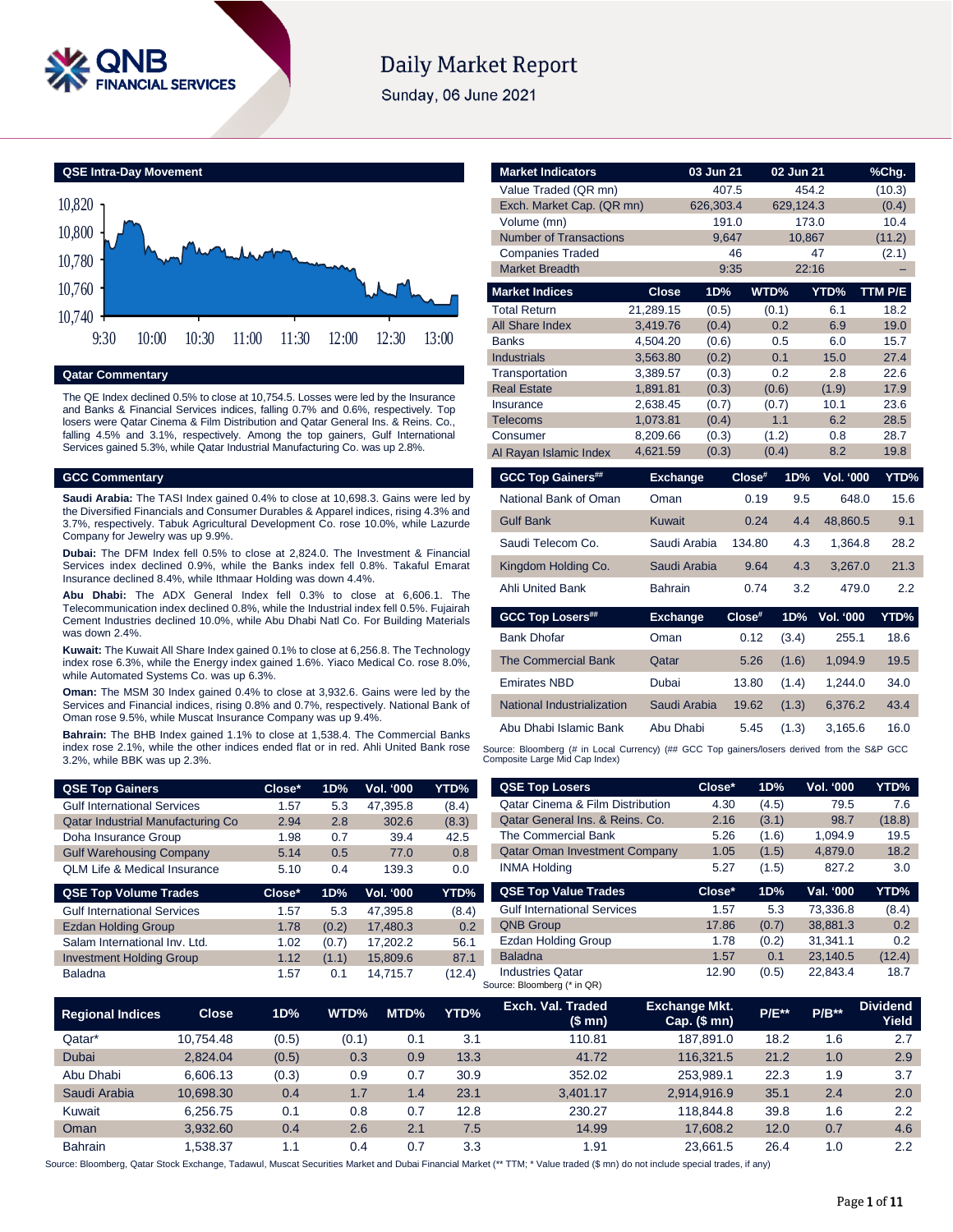### **Qatar Market Commentary**

- The QE Index declined 0.5% to close at 10,754.5. The Insurance and Banks & Financial Services indices led the losses. The index fell on the back of selling pressure from GCC and Arab shareholders despite buying support from Qatari and foreign shareholders.
- Qatar Cinema & Film Distribution and Qatar General Ins. & Reins. Co. were the top losers, falling 4.5% and 3.1%, respectively. Among the top gainers, Gulf International Services gained 5.3%, while Qatar Industrial Manufacturing Co was up 2.8%.
- Volume of shares traded on Thursday rose by 10.4% to 191.0mn from 173.0mn on Wednesday. However, as compared to the 30-day moving average of 233.3mn, volume for the day was 18.1% lower. Gulf International Services and Ezdan Holding Group were the most active stocks, contributing 24.8% and 9.2% to the total volume, respectively.

| <b>Overall Activity</b>       | Buy %*   | Sell %*  | Net (QR)      |
|-------------------------------|----------|----------|---------------|
| Qatari Individuals            | 46.13%   | 45.60%   | 2,181,825.1   |
| <b>Qatari Institutions</b>    | 17.80%   | 15.58%   | 9,064,903.4   |
| Qatari                        | 63.93%   | 61.17%   | 11,246,728.5  |
| <b>GCC Individuals</b>        | 0.44%    | 0.82%    | (1,583,294.8) |
| <b>GCC Institutions</b>       | 2.02%    | 3.84%    | (7,409,233.0) |
| <b>GCC</b>                    | 2.45%    | 4.66%    | (8,992,527.8) |
| Arab Individuals              | 15.20%   | 16.43%   | (5,008,014.0) |
| <b>Arab Institutions</b>      | $0.00\%$ | $0.00\%$ |               |
| Arab                          | 15.20%   | 16.43%   | (5,008,014.0) |
| <b>Foreigners Individuals</b> | 4.13%    | 2.95%    | 4,800,450.6   |
| Foreigners Institutions       | 14.29%   | 14.79%   | (2,046,637.3) |
| <b>Foreigners</b>             | 18.42%   | 17.74%   | 2,753,813.3   |

Source: Qatar Stock Exchange (\*as a % of traded value)

# **Global Economic Data**

| <b>Date</b> | <b>Market</b> | <b>Source</b>                   | Indicator                              | <b>Period</b> | <b>Actual</b> | <b>Consensus</b> | <b>Previous</b> |
|-------------|---------------|---------------------------------|----------------------------------------|---------------|---------------|------------------|-----------------|
| 06/03       | US            | Markit                          | <b>Markit US Services PMI</b>          | May           | 70.4          | 70.1             | 70.1            |
| 06/03       | <b>US</b>     | <b>Markit</b>                   | <b>Markit US Composite PMI</b>         | May           | 68.7          | -                | 68.1            |
| 06/03       | US            | Institute for Supply Management | <b>ISM Services Index</b>              | May           | 64.0          | 63.2             | 62.7            |
| 06/03       | <b>US</b>     | Department of Labor             | <b>Initial Jobless Claims</b>          | $29$ -May     | 385k          | 387k             | 405k            |
| 06/03       | US            | Department of Labor             | <b>Continuing Claims</b>               | 22-May        | 3,771k        | 3,614k           | 3,602k          |
| 06/03       | <b>UK</b>     | <b>Markit</b>                   | Markit/CIPS UK Services PMI            | May           | 62.9          | 61.8             | 61.8            |
| 06/03       | <b>UK</b>     | Markit                          | Markit/CIPS UK Composite PMI           | May           | 62.9          | 62.0             | 62.0            |
| 06/04       | <b>UK</b>     | <b>Markit</b>                   | Markit/CIPS UK Construction PMI        | May           | 64.2          | 62.0             | 61.6            |
| 06/03       | EU            | Markit                          | <b>Markit Eurozone Services PMI</b>    | May           | 55.2          | 55.1             | 55.1            |
| 06/03       | EU            | <b>Markit</b>                   | Markit Eurozone Composite PMI          | May           | 57.1          | 56.9             | 56.9            |
| 06/03       | Germany       | Markit                          | Markit Germany Services PMI            | May           | 52.8          | 52.8             | 52.8            |
| 06/03       | Germany       | <b>Markit</b>                   | Markit/BME Germany Composite PMI       | May           | 56.2          | 56.2             | 56.2            |
| 06/04       | Germany       | Markit                          | <b>Markit Germany Construction PMI</b> | May           | 44.5          | -                | 46.2            |
| 06/03       | France        | <b>Markit</b>                   | <b>Markit France Services PMI</b>      | May           | 56.6          | 56.6             | 56.6            |
| 06/03       | France        | Markit                          | Markit France Composite PMI            | May           | 57            | 57               | 57              |
| 06/03       | Japan         | <b>Markit</b>                   | Jibun Bank Japan PMI Services          | May           | 46.5          | -                | 45.7            |
| 06/03       | Japan         | Markit                          | Jibun Bank Japan PMI Composite         | May           | 48.8          | $\equiv$         | 48.1            |
| 06/03       | China         | <b>Markit</b>                   | Caixin China PMI Composite             | May           | 53.8          | -                | 54.7            |
| 06/03       | China         | Markit                          | Caixin China PMI Services              | May           | 55.1          | 56.2             | 56.3            |
| 06/03       | India         | <b>Markit</b>                   | <b>Markit India PMI Services</b>       | May           | 46.4          | -                | 54.0            |
| 06/03       | India         | <b>Markit</b>                   | Markit India PMI Composite             | May           | 48.1          | -                | 55.4            |

Source: Bloomberg (s.a. = seasonally adjusted; n.s.a. = non-seasonally adjusted; w.d.a. = working day adjusted)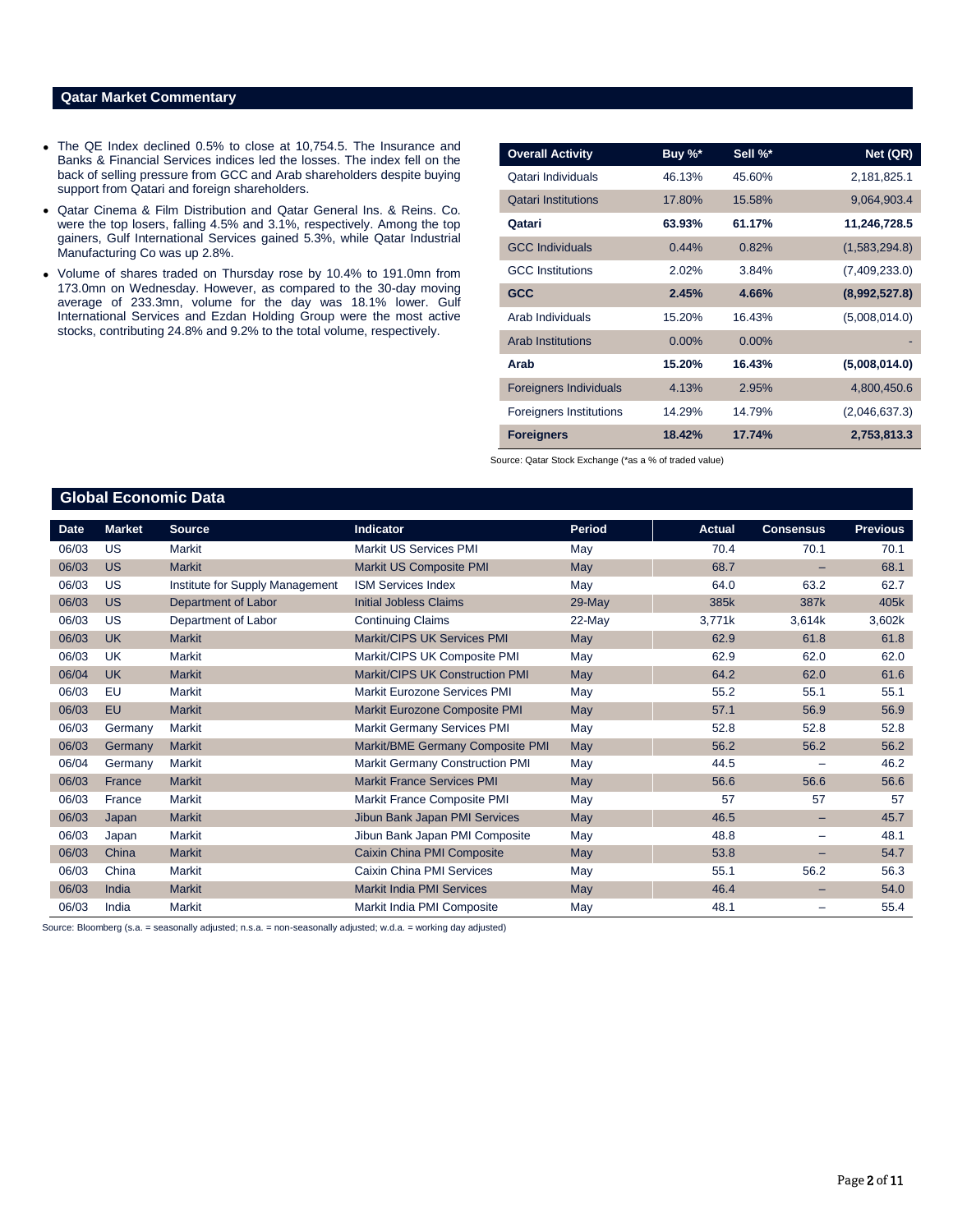# **News**

### **Qatar**

- **QNB and VTB Capital Investments sign an agreement at SPIEF –** QNB Group, the largest financial institution in the Middle East and Africa, has signed a memorandum of understanding (MoU) with Moscow-based, VTB Capital Investments, the largest Russian asset manager with more than US \$50 billion of assets under management which is part of VTB Group, the second largest financial institution in Russia, during their participation at the 24th St Petersburg International Economic Forum (SPIEF). QNB Group Executive General Manager – Group Chief Business Officer Mr. Yousef Al Neama signed the commercial partnership MoU, while CEO of VTB Capital Investments Mr. Vladimir Potapov, signed it on the Russian side. Other top senior management representatives attended the ceremony from both sides. The MoU aimed at developing business between both parties, in which they can mutually carry out various activities in investment management and advisory services on Debt, Equity and Real Estate markets. According to the agreement, QNB and VTB in partnership will launch a Qatar Fund and Russian Fund to attract foreign capital into both markets and build a selection of offerings for international investors. (Press Release)
- **Vodafone Qatar unveils enhanced IoT Fleet Management solution –** Vodafone Qatar unveiled its enhanced Internet of Things (IoT) 'Fleet Management' solution, which enables businesses to maximize the efficiency of their fleet operations. The latest iteration of this solution delivers real-time information such as traffic data, vehicle location, fuel consumption, vehicle status and employee work-time, and is managed end-to-end by Vodafone Qatar. Two variations of the updated Fleet Management solution are now available. The 'Advanced solution' gives enterprises access to a range of advanced features, which can be tailored to the individual requirements of both company admins and drivers. The 'Plug & Go' solution is for businesses that do not require as complex features and enables company admins to quickly implement the solution to streamline their customer services and operations. Both versions provide tracking, alerts and reporting and all data is accessible through a dedicated web portal, or a mobile application to allow for remote access. Furthermore, the 'Advanced' version allows users to assign tasks, dispatch jobs, and plan routes for drivers. (Gulf-Times.com)
- **ORDS and Russia's MegaFon sign MoU –** Ooredoo (ORDS) and MegaFon have signed a non-binding memorandum of understanding (MoU) at the St Petersburg International Economic Forum (SPIEF) to jointly explore possible future co-operation and share knowledge and experience providing telecoms and ICT services expertise at major sporting events. The document was signed by Ooredoo CEO Sheikh Mohamed bin Abdulla Al-Thani and MegaFon CEO Gevork Vermishyan. According to the nonbinding MoU, MegaFon will explore the opportunity to share experience and the possibility to potentially provide Ooredoo with expert assistance on technological infrastructure preparation at mass gatherings and large events. Ooredoo is responsible for telecom infrastructure for the FIFA World Cup, which will be hosted in Qatar in 2022. Currently, the country is actively preparing all the necessary infrastructure to accommodate football fans and clubs from all around the world. (Gulf-Times.com)
- **Ooredoo CEO lauds Qatar's participation at SPIEF –** Ooredoo Chief Executive Officer, Sheikh Mohammed bin Abdulla Al Thani, in a televised interview with Russian TV channel RT Arabic highlighted Qatar's participation at the ongoing St Petersburg

International Economic Forum (SPIEF) and the bilateral relations between Qatar and Russia. The interview, conducted on the sidelines of SPIEF, focused on Qatar's participation in the forum, the challenges Ooredoo – and the entire telecommunications industry - has faced in the wake of the COVID-19 pandemic potential for future collaboration between Ooredoo and its counterparts in Russia. Sheikh Mohammed talked about strengthening bilateral ties between the two countries, highlighting the presence of many senior-level representatives that confirms the intention to boost relationships and economic links. He also emphasized the opportunity the forum presents for entities to share best practices, experience, and expertise. He also expressed his hope that Qatar-Russia ties will progress to the next level. (Peninsula Qatar)

- **UDCD inaugurates 'Seabin' project at The Pearl-Qatar –** United Development Company (UDCD), a leading Qatari public shareholding company and the master developer of The Pearl-Qatar and Gewan Island, inaugurated a new environmental 'Seabin' project, the first of its kind, to prevent sea pollution and protect marine species at The Pearl-Qatar. The event, which took place on the occasion of the World Environment Day, was held in Porto Arabia Marina where the seabins have been installed in ten different locations, in the presence of senior officials from UDCD and the Ministry of Municipality and Environment. Driven by UDCD's commitment to sustainability practices, the seabin project is a multi-award-winning invention that acts as a floating trash bin and sucks waste including plastic, oils and contaminants from the water of docks and marinas, removing hazards to marine life and maintaining a healthy ecosystem. The seabin is made from recycled material and its catch bag can hold up to 20 kilograms. Each day, the seabin has the potential to collect almost four kilograms of floating water pollution and filters over two million liters of water. Per year, the seabin can collect approximately 1.4 tons of debris. (Qatar Tribune)
- **Hassad Food signs pacts with Russian agri, commercial entities –** Hassad Food, Qatar's food and agribusiness investment arm, has signed three memoranda of understanding with leading Russian agriculture and business entities, Demetra Holding, Damate and the Qatar-Russia Investment and Trade Advisory at the St. Petersburg International Economic Forum. Demetra-Holding, one of the largest vertically integrated grain holding in Russia (integrates assets in transport, export logistics and trading), has worked together with Hassad Food to analyze potential areas of mutual interest. Both parties have agreed to find investment opportunities and develop trade relationship in grain logistics and trading. The companies will explore the possibilities for the business in the wider Middle East region, focusing on using Russian technology and know-how for agricultural infrastructure projects. Moreover, Widam Food, the largest producer and processor of animal proteins in Qatar and Damate Group, one of the largest producers of turkey meat and other animal proteins in Russia have agreed to develop and expand the trading relationship in the sector. Both sides expect significant trading potential between the two countries, particularly in the halal lamb meat business. (Gulf-Times.com)
- **GECF's Sentyurin: Gas a pragmatic answer to realize energy transition –** The destiny of the world rests in innovative utilization of hydrocarbons whilst embracing the rise of renewables in the global energy mix, Secretary-General of the largest consortium of gas exporting nations, the Gas Exporting Countries Forum (GECF), has said at the 24th St. Petersburg International Economic Forum (SPIEF). "The world will needs to power its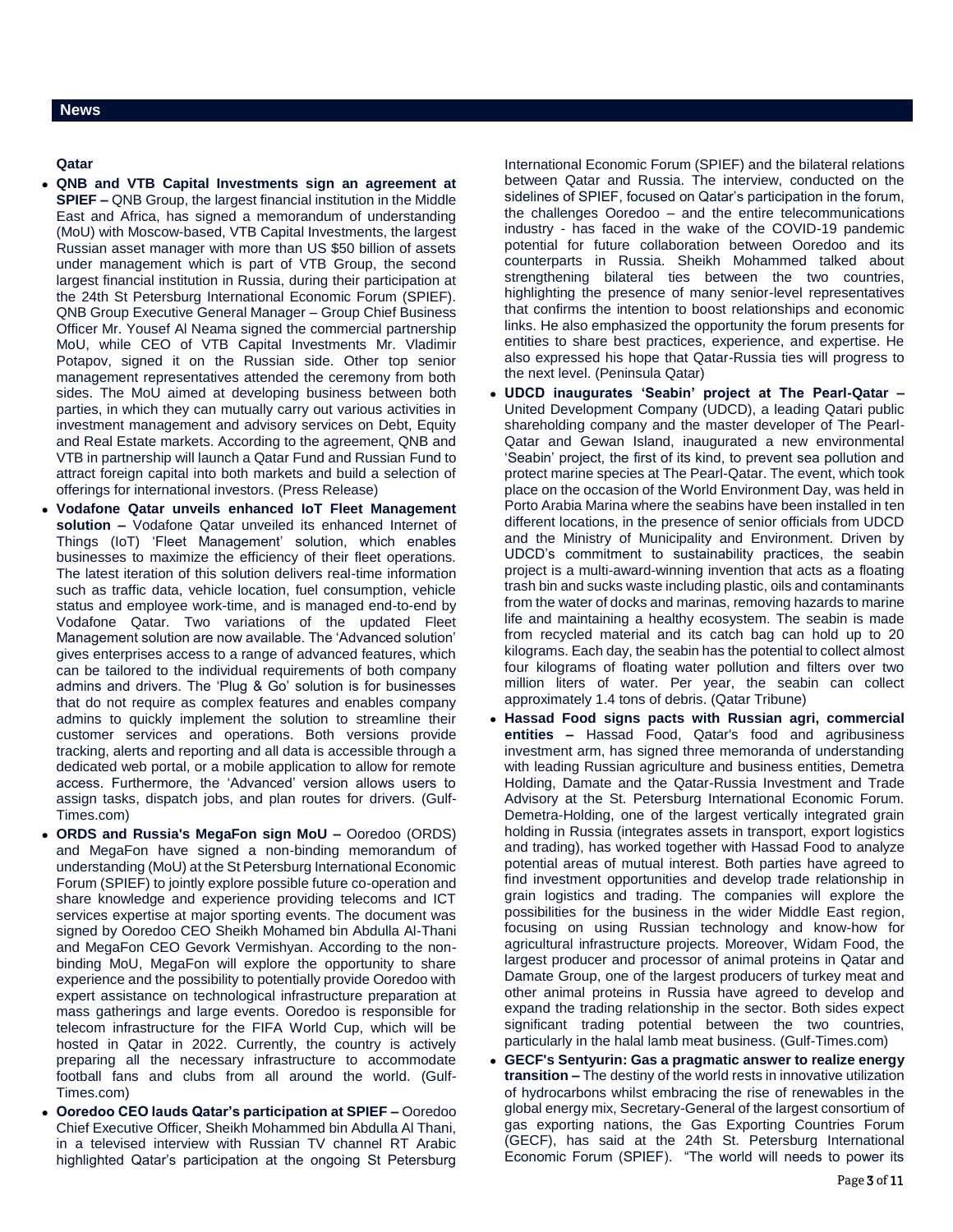economic growth through hydrocarbons, specifically the cleaner, abundant, and cheaper natural gas, for some time to come. It is obvious that the structure of the energy mix is becoming more diversified thanks to the expansion of renewables. However, fossil fuels are projected to remain dominant, accounting for 71% in 2050," said Yury Sentyurin, during a panel on "The Future of Energy: Energy transition". "As an organization dedicated to studying and forecasting the innovative use of natural gas, the GECF believes that it is gas that can realistically bring about the most efficient and environmentally friendly energy transition," he added. (Peninsula Qatar)

- **GTA extends deadline for filing tax returns for Qatari companies to August 31 –** The General Tax Authority has asked all companies to file their tax returns for the year 2020, before the end of the extension period granted to them according to company type. The authority extended the deadline for filing returns for non-Qatar companies (companies with a foreign partner's share) to June 30, 2021, as for Qatari companies the deadline for filing tax returns has been extended to August 31, 2021. (Peninsula Qatar)
- **MME to provide cost-free fuel and ice to 830 fishing vessels –** The Ministry of Municipality and Environment (MME) has signed agreements with a number of local companies to provide costfree fuel and ice to 830 fishing boats and vessels operating in the Qatari sea. The multi-million Qatari Riyal initiative aims to reduce the operation cost of fishermen to encourage them to carry out their business as it attached great importance to ensure food security in the country. MME has signed the agreements with Qatar Fuel Company, Woqod, Al Wakrah Port Ice Factory, and Doha Import and Export Center (DIEC) in a ceremony held yesterday at the Ministry headquarters.
- **Qatar May financial center PMI 51.5 vs 52.1 in April –** IHS Markit released Qatar's May financial center purchasing managers' index. The PMI remained above 50.0 for the eleventh successive month in May but, falling to 51.5, from 52.1 in April, signaled the slowest momentum in the non-energy private sector economy since last October. The headline figure was still comfortably in growth territory, however, and above the long-run series average of 50.0. At the sub-sector level, trend data showed that wholesale & retail performed strongest in the three months to May (53.2), followed by manufacturing (53.1)and construction (51.1), while services posted a deterioration in business conditions (48.0). Sustained growth of new orders contributed to the overall improvement in business conditions in May. The rate of expansion was robust, albeit the slowest in five months. Overall business activity rose for a survey-record eleventh month running in May. The rate of expansion was, however, the weakest over this period and modest. Output also rose more slowly than new orders for the fifth month running, resulting in a further build-up in outstanding business. Backlogs have risen continuously since October 2020. (IHS Markit, Bloomberg)
- **Al-Kaabi: Additional investments in hydrocarbons imperative to avoid big spikes in oil and gas prices –** Qatar has said additional investments in hydrocarbons is imperative to avoid big spikes in oil and gas prices and called for more environmentally sensitive ways to achieve net zero emission, rejecting the "over-excited" calls for curbs on new funds in the oil sector. "When we deprive the oil and gas sector from additional investment you will have big spikes in oil and gas prices in the next few years which will deprive customers and nations from oil or gas and all the byproducts that come with it. This is a dangerous discussion that will harm humanity and about a billion people around the world, who don't have electricity today," HE the Minister of State for Energy Affairs Saad bin Sherida Al-Kaabi told 24th St Petersburg International Economic Forum 2021. His remarks comes in the backdrop of a recent report by IEA or

International Energy Agency that suggested investors should not fund new oil, gas and coal supply projects if the world wants to reach net zero emissions by mid-century. (Gulf-Times.com)

- **Al-Kuwari: Qatar, Russia ties heading towards promising future –** Qatar asserted that its cooperation with Russia is heading towards a promising future and called for more joint efforts, both at public and private sectors, to stimulate trade and investment and support their growth to reflect the huge economic capacities and capabilities. "The current position is reassuring that the Qatari-Russian cooperation is headed towards a promising future, given the growth witnessed in the volume of trade exchange, which rose by about 47% over the past two years, to amount to \$296mn in 2020 compared to \$201.16mn in 2019," HE Ali bin Ahmed Al-Kuwari, Minister of Commerce and Industry and Acting Minister of Finance, told the 24th edition of the St Petersburg International Economic Forum (SPIEF) 2021. More joint efforts, at the levels of both public and private sectors, were needed to stimulate trade and investment between the two countries, he said, affirming Qatar's keenness in welcoming Russian private companies and investors. The minister said the agreements and memoranda of understanding signed between the two countries over past years had also contributed to opening wider prospects for co-operation at all levels, especially at the industrial, commercial and investment fronts, as well as in terms of the economy, energy infrastructure and many other vital areas. (Gulf-Times.com)
- **Al-Kuwari calls for cooperation between nations and peoples for global recovery –** Qatar has called for a comprehensive approach based in the essence of international cooperation and solidarity to achieve the desired financial recovery in view of the economic and financial challenges for the global economy owing to the pandemic. "The next stage will not be easy economically and financially for any of the countries involved in the global economy, especially since the desired financial recovery can only be achieved by opening broader horizons for cooperation between nations and peoples at all levels," HE the Minister of Commerce and Industry and Acting Minister of Finance Ali bin Ahmed Al-Kuwari, told the opening ceremony of the 24th St Petersburg International Economic Forum (SPIEF) 2021. Highlighting that pandemic had shown the fragility of the development systems prevalent around the world; he said there was a "for devising a comprehensive approach based in essence of international cooperation and solidarity." The minister called on governments and business people to unite and provide solutions that contribute to restoring investor confidence, as well as to open the prospects for building a better future for all. (Gulf-Times.com)
- **Al-Kuwari speaks about Qatar's future economic strategy at SPIEF –** HE Ali bin Ahmed Al-Kuwari, Minister of Commerce and Industry and Acting Minister of Finance, participated in a panel discussion at the St Petersburg International Economic Forum (SPIEF) 2021, organized in partnership with Russian bank VTB. Under the title 'Reset or Overload? Rethinking Multilateralism Among the Ruins of Globalization: A Business Perspective', the panel formed part of Qatar's participation as guest country at the St Petersburg International Economic Forum (SPIEF) 2021, which is currently taking place in St Petersburg. During the discussion, HE the Minister spoke about Qatar's future economic strategy, in light of the fight against the Covid-19 pandemic. HE also touched upon the National Development Strategy initiated by the State of Qatar in 2008, as well as programs and reform plans in line with the Qatar National Vision (QNV) 2030. Furthermore, HE Al Kuwari added that the economic contribution of the non-oil sectors to the national economy had amounted to 66% in the first quarter of 2021. (Gulf-Times.com, Qatar Tribune)
- **Qatari Deputy PM says future of digital currencies still 'unclear' –** Qatar's Deputy Prime Minister and Foreign Minister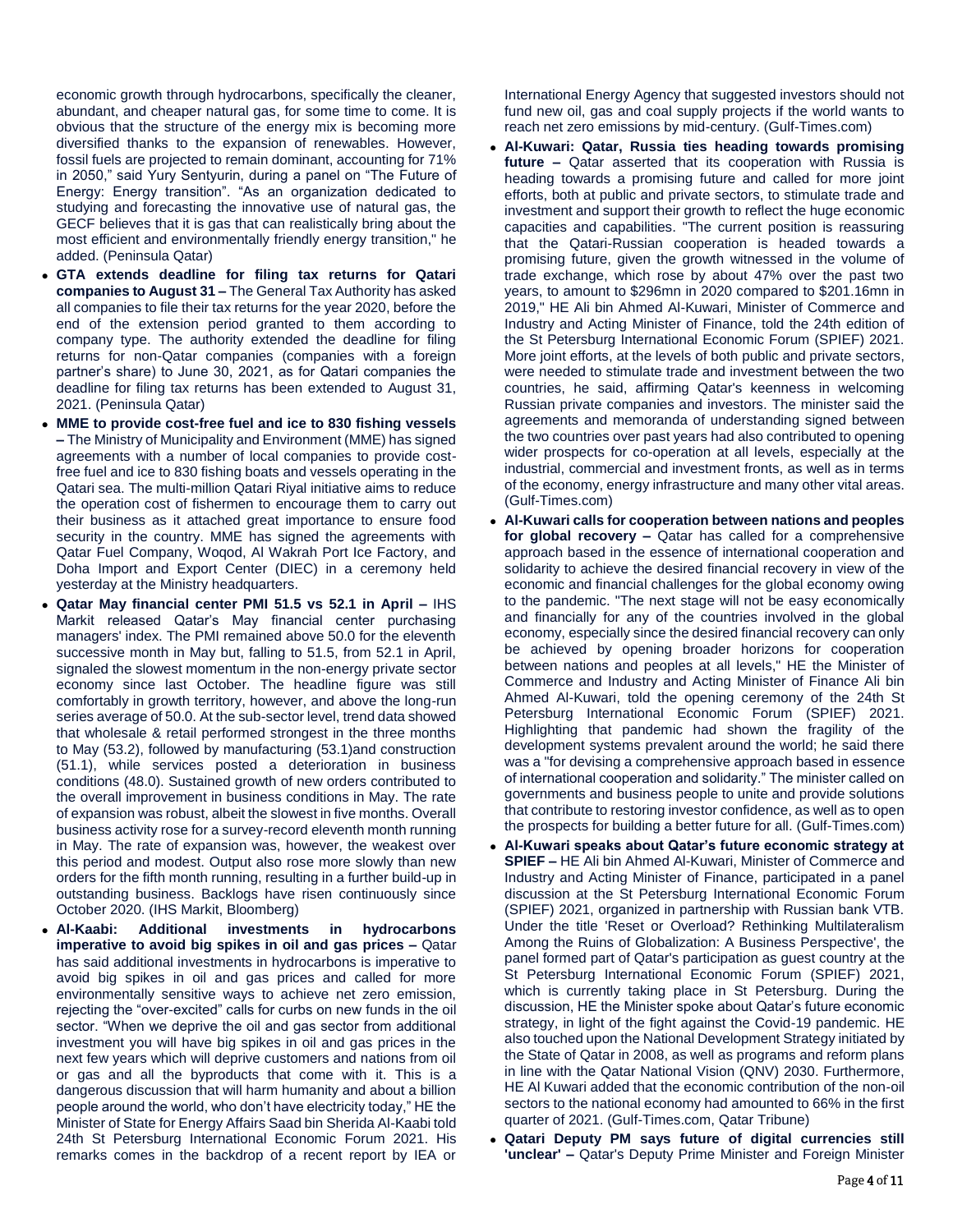said that the future of digital currencies is still "unclear" and that there is still "uncertainty" over them. Sheikh Mohammed bin Abdulrahman Al-Thani, who also heads the Qatar Investment Authority sovereign wealth fund, said "I don't think so" when asked in a interview if QIA would invest in cryptocurrencies anytime soon. (Reuters)

- **130-plus global companies now registered in Qatar Free Zones –** More than 130 companies from around the world have now registered in Qatar Free Zones (QFZ), pursuing licensed projects worth more than QR8bn, according to the QFZ Authority (QFZA). This was disclosed by QFZA, which Thursday entered into a memorandum of understanding (MoU) with the St Petersburg Chamber of Commerce. The MoU will help strengthen bilateral relations by showcasing Qatar's value proposition and opening up opportunities for collaboration and growth between QFZA's investors and the chamber's members, in addition to knowledge sharing and offering support to companies. (Gulf-Times.com)
- **Ministry of Finance senior official reviews strength of Qatari economy at SPIEF –** The Assistant Undersecretary for Economic Affairs at the Ministry of Finance Saoud bin Abdullah Al-Attiyah participated in the St Petersburg International Economic Forum (SPIEF 2021) and reviewed the characteristics of the Qatari economy and the monetary policies implemented by the State to overcome the impact of the COVID-19 pandemic. This came during a session on the investment opportunities in Qatar and Russia, where Al-Attiyah gave an overview of the developments of the Qatari economy, in addition to the reform process currently under way to improve the business environment. He also discussed the reforms implemented recently by the State of Qatar, aiming to attract business and empower the growth of the private sector. (Gulf-Times.com)
- **MoTC holds high-level meetings at 2021 Edition of SPIEF in Russia –** Qatar's Ministry of Transport and Communications (MoTC) participated in the St. Petersburg International Economic Forum (SPIEF) as part of Qatar's participation as a guest country in the high-profile event. Entities such The Smart Qatar Program (TASMU), Qatar Rail, Qatar Navigation (Milaha), Mwani Qatar, Qatar Aeronautical Academy and Hamad International Airport participated under the umbrella of the Ministry where they exchanged expertise between Russia and Qatar. The Ministry and its entities hosted several high-level meetings with their Russian counterparts to explore opportunities of bilateral collaboration within the framework of developing economic relation ties and partnership with the Russian Federation, in addition to highlighting the investment opportunities that the country provides in the fields of transportation and information and communication technology, something which can contribute to attracting more foreign direct investments and boosting the State of Qatar's competitive standing in the region and outside of it. (Gulf-Times.com)
- **Qatar says World Cup preparations on track despite pandemic –** Qatar's preparations for the 2022 FIFA World Cup are nearing completion and the tournament is expected to go ahead despite pandemic-related setbacks, the country's ruler said. "We, in Qatar, are ready for this occasion," Sheikh Tamim bin Hamad Al Thani told an economic conference in St. Petersburg via video link. "The pandemic affected everyone, not just Qatar. True, there was a delay but it was a very limited delay in some World Cup preparations which will all be complete in the coming months." Qatar will host an Arab soccer championship in November, which was expected to be a test-run for FIFA's flagship event, he said. (Bloomberg)
- **Amir: Qatar invests over \$13bn in Russia, looking forward to doubling in the future –** His Highness the Amir Sheikh Tamim bin Hamad Al-Thani said that Qatar was one of the largest foreign

investors in Russia, with diversified investments amounting to more than \$13bn, looking forward to doubling them in the future and stressing Qatar's confidence in the Russian economy. His Highness the Amir said this while participating via videoconferencing in the discussion session of the St Petersburg International Economic Forum (SPIEF 2021) with Russian President Vladimir Putin and Austrian Chancellor Sebastian Kurz. The Amir pointed out that tourism between the two countries doubled during Qatar-Russia Cultural Year after the 2018 World Cup. In the field of the future of energy, HH the Amir explained that the State of Qatar plays a major role in distributing gas around the world and invests huge investments in it, noting that its gas production will increase by 40% by 2026 and that Qatar is cooperating with international energy companies, including Rosneft. His Highness indicated that the State of Qatar will host in the coming months a conference of gas exporting countries to discuss clean energy developments and cooperation in this field. HH the Amir explained that Qatar's responsibility towards the environment is great as a country that depends on gas and energy, therefore, the fourth pillar of Qatar National Vision is related to the environment and its protection. Concerning the exchange of experiences between Qatar and Russia in the sports field, HH the Amir indicated that Russia set high standards in its successful organization of the 2018 World Cup, praising Russia's opening all its doors at that time to Qatari organizers working in the Supreme Committee for Delivery and Legacy to exchange experiences with their Russian counterparts. His Highness affirmed Qatar's full readiness to host the 2022 World Cup and that the construction and infrastructure projects of the tournament were not affected by the COVID-19 pandemic, a year and a half ahead of the hosting date, noting that Qatar will host the FIFA Arab Cup in November, which is a trial before the World Cup. (Gulf-Times.com, Qatar Tribune)

- **Putin: Russia supports Qatar in hosting World Cup –** President of the Russian Federation Vladimir Putin has praised the relations between Russia and Qatar at economic and political levels, as well as the mutual cooperation in the humanitarian field, stating they are a reflection of the personal relations between him and His Highness the Amir of State of Qatar Sheikh Tamim bin Hamad Al Thani. Putin expressed his complete satisfaction with the level of cooperation between the two countries. He said thanks to joint efforts with HH the Amir, the two countries have reached a new level of cooperation in various fields, especially in the field of investment, affirming both countries' keenness on exploring new investment opportunities. Putin reiterated Russia's support for Qatar in hosting the FIFA World Cup 2022, noting that he had discussed the issue with HH the Amir. He said Russia supports Qatar in hosting the championship and is ready to cooperate with it to overcome all difficulties, if any, to make the tournament a success. (Qatar Tribune)
- **Doha to hosts gymnastics FIG Apparatus World Cup later this month –** The International Gymnastics Federation (FIG) has announced that the FIG Apparatus World Cup 2020-21 in Doha will be held from June 23 to 26. The tournament was scheduled for March 2020, but was postponed to March 2021, and was postponed again due to the continuing outbreak of the COVID-19 pandemic. The tournament is part of the World Cup series and will be the last leg of qualification for the Olympic Games in Tokyo. The Qatar Gymnastics Federation will hold a technical meeting on Sunday to discuss the latest preparations to host the tournament on the new dates. (Qatar Tribune)
- **IPA Qatar signs 3 MoUs to back Qatari-Russian investments –** Investment Promotion Agency of Qatar (IPA Qatar) has signed three memorandum of understanding with cybersecurity firm BI.ZONE, Russian transportation and hospitality service provider Accord Pitch Doha and innovative agricultural and water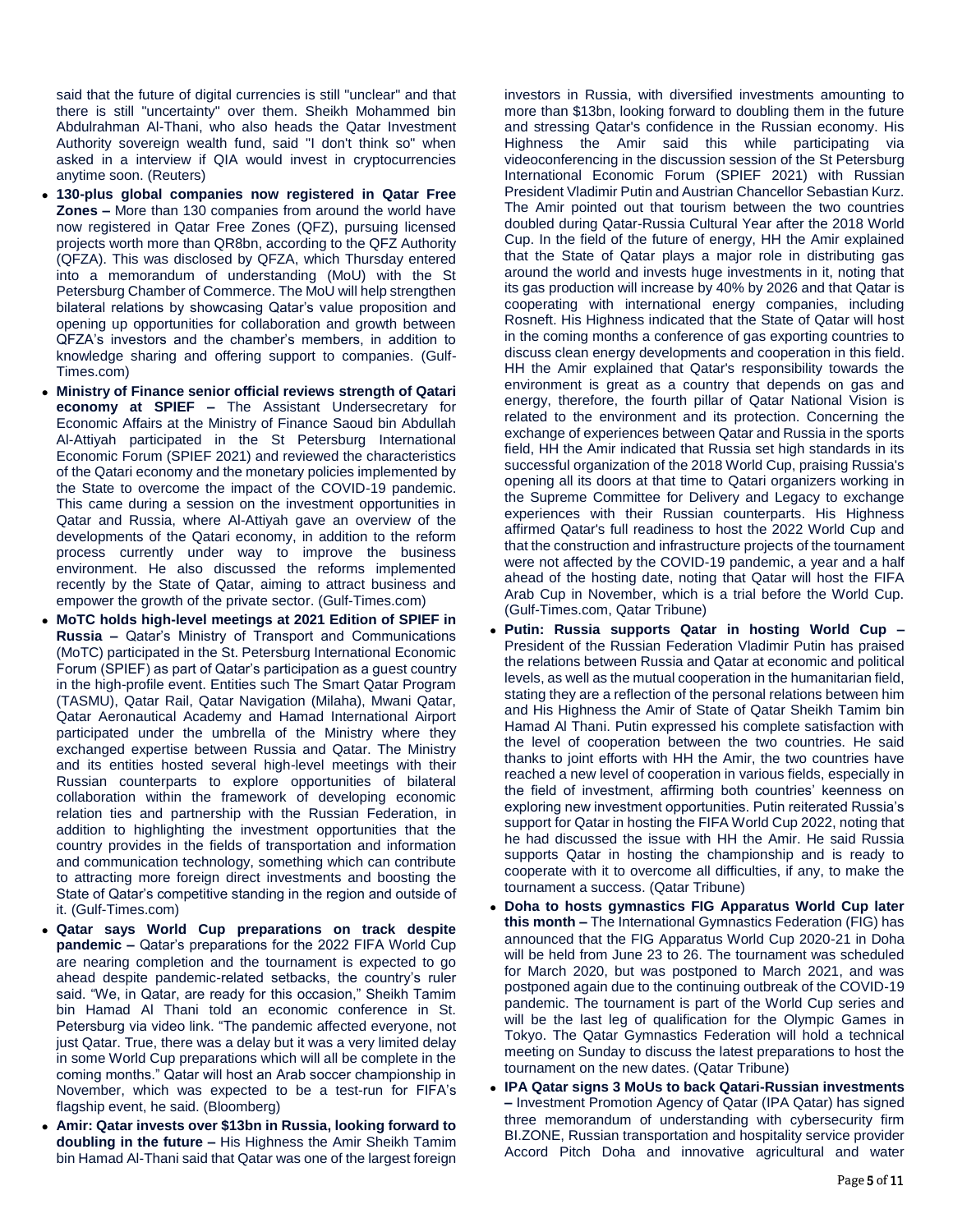technology company WadiWater. The MoUs were signed at the national pavilion of Qatar at the four-day St. Petersburg International Economic Forum (SPIEF2021), which came to an end on Saturday. (Qatar Tribune)

- **QIA committed to sustainable investments, FM tells SPIEF event –** Qatar Investment Authority (QIA), the sovereign wealth fund of Qatar, remains firm in making sustainable investments as it continues to diversify its portfolio, HE the Deputy Prime Minister and Minister of Foreign Affairs Sheikh Mohamed bin Abdulrahman Al-Thani told the 24th St Petersburg International Economic Forum (SPIEF) Friday in Russia. "We are very much focused on sustainable investments whether it's in technology, infrastructure, education, healthcare, and those sectors prevailed even during the (Covid-19) pandemic," he said during a discussion titled "West Asia and North Africa: Paths Towards Stability and Prosperity" with CNBC news anchor Hadley Gamble. "And one important element we are looking at is to apply it to our matrix which should have any economic impact for the country that we are investing in and for Qatar… and its environmental impact for the globe," said HE Sheikh Mohamed, also the QIA chairman. (Gulf-Times.com)
- **Qatar Airways says Airbus spat risks 'industrial repercussions' –** Airbus faces "industrial repercussions" if it fails to resolve a dispute that has driven a wedge between the European plane-maker and major customer Qatar Airways, the airline's chief executive told Reuters. Raising the stakes of a dispute potentially affecting airplane deliveries, which became public, Chief Executive Akbar Al Baker urged the Airbus board to intervene directly. "(Airbus) need to get real and they need to know that this problem will create industrial repercussions for them," Al Baker told Reuters in an interview. "The ball is in their court to fix the problem we have with them, and it is up to them to resolve this as soon as possible before things can get a bit out of hand," Al Baker added. (Reuters)

# **International**

 **US job growth likely picked up in May, worker shortages still a challenge –** US job growth likely accelerated in May as vaccinations eased the pandemic's grip on the economy, but companies faced difficulties hiring, with millions of unemployed Americans at home because of childcare problems and generous unemployment checks, leaving open the chance for another letdown in job creation. The Labor Department's closely watched employment report on Friday could offer assurance that the recovery from the pandemic recession was on track after worker shortages also blamed on lingering fears over COVID-19 sharply restrained employment growth in April, which delivered roughly a quarter of the new jobs economists had forecast. Slower hiring stirred debate among some economists that growth was stagnating at a time when inflation was rising. "With the reopening of the economy, we should be seeing very strong job growth," said Ryan Sweet, a senior economist at Moody's Analytics in West Chester, Pennsylvania. "The supply constraints are problematic, but it doesn't mean that's going to prevent the economy from continuing to recover. The US is not experiencing stagflation and it won't over the next few years." According to a Reuters survey of economists, nonfarm payrolls likely increased by 650,000 jobs last month after rising only 266,000 in April. That would leave employment about 7.6mn jobs below its peak in February 2020. Estimates in the survey ranged from as low as 400,000 to as high as one million jobs. Employment gains have averaged 451,000 jobs per month this year, supported by massive fiscal stimulus as well as the improving public health. The unemployment rate likely fell to 5.9% from 6.1% in April. The jobless rate has been understated by people misclassifying themselves as being "employed but absent from work." At least half of the American population has been fully vaccinated against

COVID-19, according to data from the US Centers for Disease Control and Prevention. That has allowed authorities across the country to lift virus-related restrictions on businesses, which nearly paralyzed the economy early in the pandemic. But the reopening of the economy is straining the supply chain, limiting production capacity at factories as well as in the services industries. There are a record 8.1mn job openings. Millions of workers, mostly women, remain at home as most school districts have not moved to full-time in-person learning. Despite vaccines being widely accessible, some segments of the population are reluctant to get inoculated, which labor market experts say is discouraging some people from returning to work. Governmentfunded benefits, including a \$300 weekly unemployment subsidy, are also constraining hiring. Republican governors in 25 states are terminating this benefit and other unemployment programs funded by the federal government for residents starting next Saturday. (Reuters)

- **US House Democrats propose \$547 bn surface transport plan –** A group of key US House Democrats introduced legislation on Friday to authorize \$547 bn in additional spending over five years on surface transport, a plan that would mostly go to fixing existing US roads and bridges and increase funding for passenger rail and transit. The bill adopts some proposals made by Democratic President Joe Biden as part of his broader \$2.3tn infrastructure plan. Congress faces a September 30 deadline to reauthorize surface transportation programs. Other committees have jurisdiction over other aspects of infrastructure spending. The 1,249-page proposal comes as Biden and Senate Republicans are in talks over a massive jump in US infrastructure spending. Biden wants \$1tn in new spending over eight years over "baseline" spending on highways, bridges and transit, while Republicans have called for about \$250bn in new spending. The plan introduced by DeFazio and other senior committee Democrats would authorize \$343bn for roads, bridges and safety - including \$4bn in electric vehicle charging infrastructure. The panel will hold a June 9 hearing on the proposal to consider amendments. The Senate Environment and Public Works Committee unanimously approved a bipartisan bill last week to spend \$303.5bn on highways over five years, a 34% increase over the last highway reauthorization bill approved in 2015. DeFazio's plan also calls for \$109bn for transit and \$95bn for rail, including tripling funding for US passenger railroad Amtrak to \$32bn. It would require Amtrak to set aside at least 2.5% of all annual government funding "to enhance the passenger experience on long-distance routes." It would authorize \$4.1bn for grants to buy electric transit buses, create a \$500mn grant program to reduce traffic gridlock in large metropolitan areas and \$1bn to address the shortage of parking for commercial motor vehicles and allow for heavier electric vehicles on US roads and mandate additional safety features in new school buses. House Republicans called the Democrats' proposal a "new 'My Way or the Highway Bill" and said it prioritizes green efforts "to an extent that cripples the real infrastructure improvements communities across the country need." One big question in all the plans remains how to pay for them as gas tax revenue has not kept up with repair needs. Biden wants higher corporate tax rates and other levies on the wealthy to pay for repairs and has also suggested a fee on commercial truck driving. (Reuters)
- **US factory orders fall more than expected in April –** New orders for US-made goods fell more than expected in April as a global semiconductor shortage weighed on the production of motor vehicles and electrical equipment, appliances and components. The Commerce Department said on Friday that factory orders dropped 0.6% in April after increasing 1.4% in March. Economists polled by Reuters had forecast factory orders slipping 0.2%. Orders surged 14.2% on a YoY basis.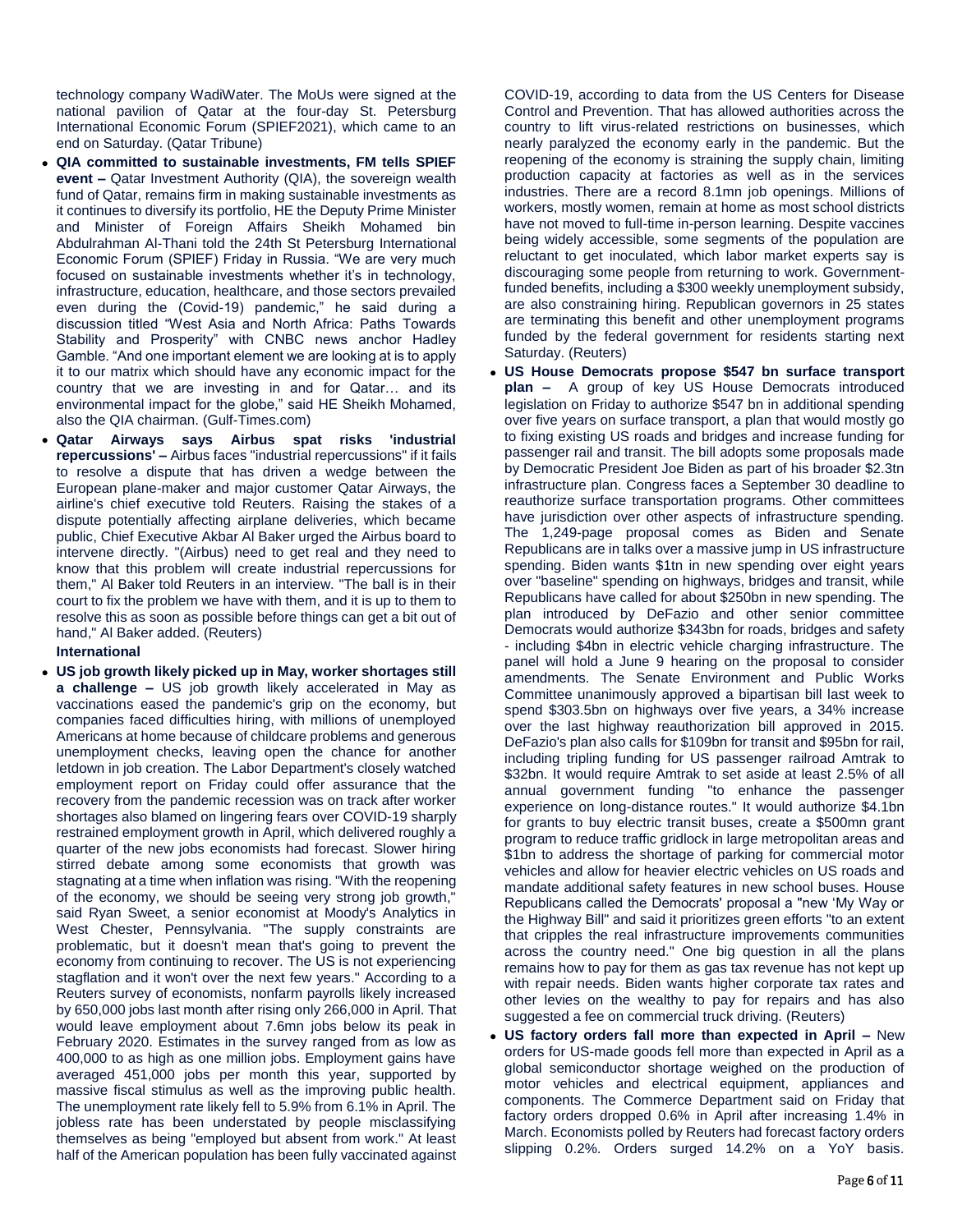Manufacturing, which accounts for 11.9% of the US economy, is being supported by a shift in demand towards goods from services during the pandemic. But the strong demand is straining supply chains. The Institute for Supply Management reported this week that manufacturing activity picked up in May, but noted that companies were struggling to fill orders because of shortages of raw materials and labor. Factory goods orders in April were weighed down by a 6.1% decrease in orders for motor vehicles and parts. Orders for electrical equipment, appliances and components fell 0.7%. Unfilled orders at factories gained 0.2% after rising 0.5% in March. The Commerce Department also reported that orders for non-defense capital goods, excluding aircraft, which are seen as a measure of business spending plans on equipment, surged 2.2% in April instead of 2.3% as reported last month. Shipments of core capital goods, which are used to calculate business equipment spending in the gross domestic product report, increased 0.9%, unrevised from last month's estimate. Business investment on equipment has enjoyed double-digit growth over the last three quarters, also driven by massive fiscal stimulus to soften the blow to the economy from the public health crisis. (Reuters)

- **Biden order bans investment in dozens of Chinese defense, tech firms –** President Joe Biden signed an executive order on Thursday that bans US entities from investing in dozens of Chinese companies with alleged ties to defense or surveillance technology sectors. The move, which his administration says expands the scope of a legally flawed Trump-era order, drew anger from Beijing. The Treasury Department will enforce and update on a "rolling basis" the new list of about 59 companies, which bars buying or selling publicly traded securities in target companies, and replaces an earlier list from the Department of Defense, senior administration officials told reporters. The order prevents US investment from supporting the Chinese militaryindustrial complex, as well as military, intelligence, and security research and development programs, Biden said in the order. "In addition, I find that the use of Chinese surveillance technology outside the PRC and the development or use of Chinese surveillance technology to facilitate repression or serious human rights abuse constitute unusual and extraordinary threats," Biden said, using the acronym for the People's Republic of China. Major Chinese firms included on the previous Defense Department list were also placed on the updated list, including Aviation Industry Corp of China (AVIC), China Mobile Communications Group, China National Offshore Oil Corp (CNOOC), Hangzhou Hikvision Digital Technology Co Ltd, Huawei Technologies Ltd and Semiconductor Manufacturing International Corp (SMIC). (Reuters)
- **Biden rejects new Republican infrastructure offer –** President Joe Biden and Republicans entered the weekend sharply at odds over how to craft an infrastructure deal that could satisfy their camps, imperilling the odds of a bipartisan deal. Democrat Biden shot down a new proposal from the main Republican negotiator on infrastructure, Senator Shelley Moore Capito, that increased spending by about \$50bn over their last offer, the White House said. Biden rejected the offer, saying it "did not meet his objectives to grow the economy, tackle the climate crisis, and create new jobs." Republicans had previously offered roughly \$257bn in new spending, short of the \$2.25tn Biden initially offered and suggested he might bring down to as low as \$1tn. And while the two sides agreed to speak again on Monday, the White House also strongly signalled that they may seek a path forward with other Republican lawmakers or even with only Democrats. "He indicated to Senator Capito that he would continue to engage a number of Senators in both parties in the hopes of achieving a more substantial package," White House spokeswoman Jen Psaki said in a statement. Up until now, Capito

has been Biden's primary negotiating partner. Monday's conversation will be their third in a week. Biden is eager to show that he made a good-faith effort at a bipartisan deal, sources said, but he risks creating division among Democrats, some who believe he is giving up too much to Republicans. Democrats hold narrow majorities in both the House of Representatives and Senate. (Reuters)

- **Tech giants and tax havens targeted by historic G7 deal –** The United States, Britain and other large, rich nations reached a landmark deal on Saturday to squeeze more money out of multinational companies such as Amazon and Google and reduce their incentive to shift profits to low-tax offshore havens. Hundreds of billions of dollars could flow into the coffers of governments left cash-strapped by the COVID-19 pandemic after the Group of Seven (G7) advanced economies agreed to back a minimum global corporate tax rate of at least 15%. Facebook said it expected it would have to pay more tax, in more countries, as a result of the deal, which comes after eight years of talks that gained fresh impetus in recent months after proposals from US President Joe Biden's new administration. "G7 finance ministers have reached a historic agreement to reform the global tax system to make it fit for the global digital age," British finance minister Rishi Sunak said after chairing a two-day meeting in London. The meeting, hosted at an ornate 19th-century mansion near Buckingham Palace in central London, was the first time finance ministers have met face-to-face since the start of the pandemic. US Treasury Secretary Janet Yellen said the "significant, unprecedented commitment" would end what she called a race to the bottom on global taxation. German finance minister Olaf Scholz said the deal was "bad news for tax havens around the world". Yellen also saw the G7 meeting as marking a return to multilateralism under Biden and a contrast to the approach of US President Donald Trump, who alienated many US allies. "What I've seen during my time at this G7 is deep collaboration and a desire to coordinate and address a much broader range of global problems," she said. Ministers also agreed to move towards making companies declare their environmental impact in a more standard way so investors can decided more easily whether to fund them, a key goal for Britain. (Reuters)
- **Yellen says she urged G7 to keep up fiscal support for recovery, climate investments –** US Treasury Secretary Janet Yellen said on Saturday that she is urging the G7 wealthy democracies and other countries to keep up fiscal support for their economic recoveries and to make investments to fight climate change and inequality. In prepared remarks for a news conference after G7 finance ministers met in London, Yellen also praised an agreement to pursue a global minimum tax of at least 15% on corporations as helping to stabilize tax systems while preserving national authority to set tax rates and policies. "G7 economies have the fiscal space to speed up their recoveries to not only reach pre-COVID levels of GDP but also to support a return to pre-pandemic growth paths," Yellen said. "This is why we continue to urge a shift in our thinking from 'let's not withdraw support too early' to 'what more can we do now.'" Yellen said the G7 finance ministers agreed to ambitious commitments to decarbonize their economies and mobilize public and private finance for action to combat climate change. "To facilitate the mobilization of private climate finance, the G7 also agreed to take action to improve the availability of consistent, comparable, and decision-useful climate-related financial information to market participants," Yellen said. (Reuters)
- **UK retailers report more inflation pressure as economy reopens –** British retailers have reported the smallest price falls since the start of the COVID pandemic, partly due to shoppers buying more clothes and shoes as lockdowns eased, and they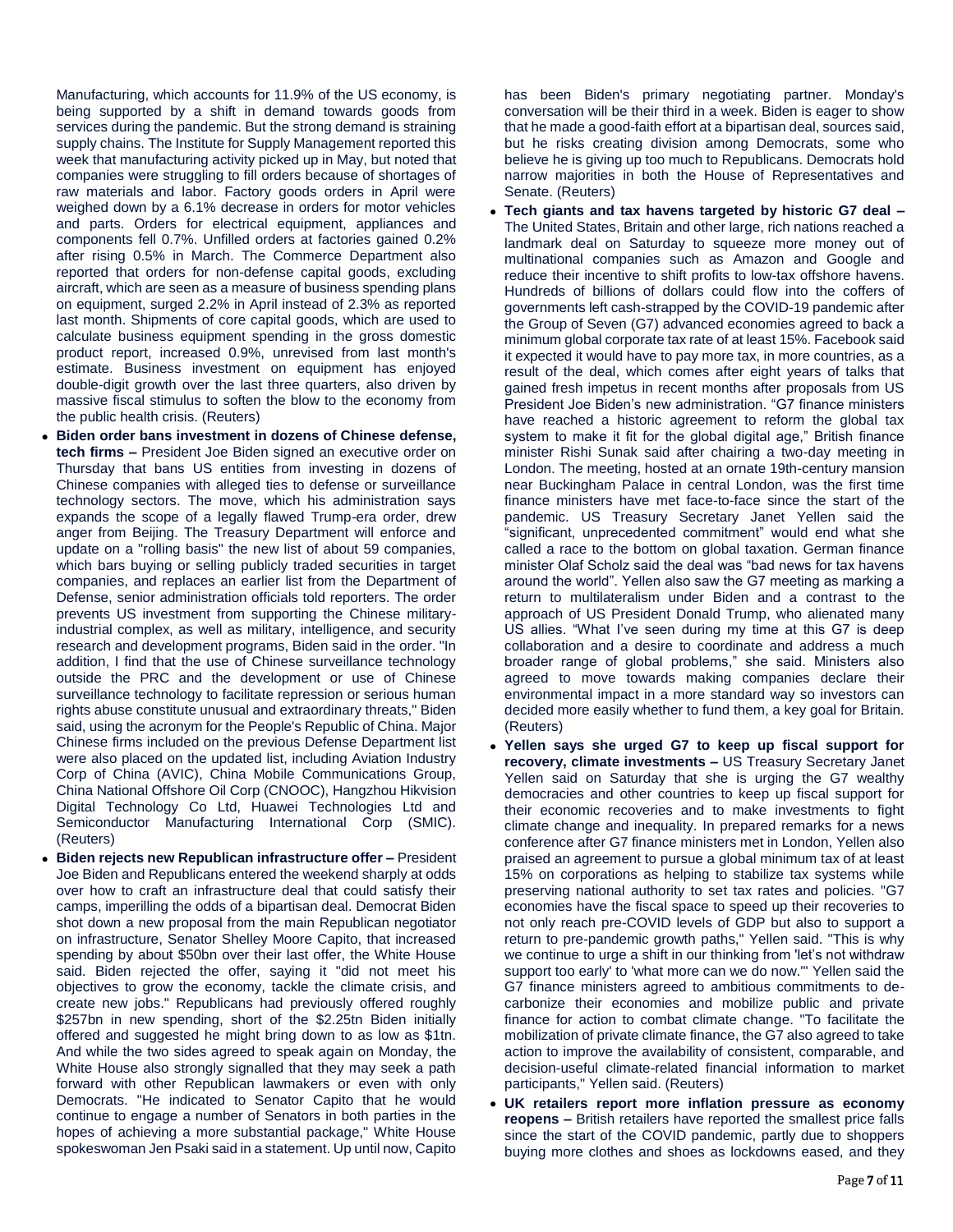said price pressures were likely to rise further over the rest of 2021. With the Bank of England watching carefully for signs of how quickly inflation is picking up, the British Retail Consortium's shop price index for May showed prices were 0.6% lower than a year before, compared with a 1.3% fall in the year to April. This was the smallest drop since February 2020. The BRC's shop price index typically shows year-on-year price falls, unlike the broader measure of consumer price inflation targeted by the BoE which includes a wider range of goods and services. The BoE has forecast that CPI is likely to overshoot its 2% target and go above 2.5% by late 2021, due to a global rise in energy prices and what the central bank views as temporary pressures and one-off effects linked to the pandemic. British shoppers were keener to spend on new clothes and shoes last month as social-distancing restrictions eased, enabling people to meet at pubs and restaurants, the BRC said. Supply chain disruption linked to COVID had also pushed up the cost of furniture and electrical goods, it added. Prices were likely to rise more broadly later in the year, BRC chief executive Helen Dickinson said. "Global food prices are currently at their highest in seven years, shipping costs have risen threefold since 2019, and commodity prices are climbing. We will likely see these costs filter through in the second half of this year," she said. Some new post-Brexit rules which affect food imports from the European Union take effect from Oct. 1, with others coming later, which the BRC warned would push up prices too. (Reuters)

- **Italy statistics bureau hikes 2021 growth forecast as COVID clouds clear –** The Italian economy, will grow by 4.7%this year, national statistics bureau ISTAT said on Friday, raising a previous projection of 4.0% made in December as the country's coronavirus crisis eases. In its twice-yearly economic outlook report, ISTAT forecast that gross domestic product will increase by 4.4% next year. The institute's latest projections are fairly close to those of Mario Draghi's government, which sees growth of 4.5% this year and 4.8% in 2022. The sustained economic expansion forecast by ISTAT this comes on the back of the 8.9% contraction in 2020, a negative post-war record, when the euro zone's third largest economy was hobbled by lockdowns to try to contain the coronavirus. Growth over the next two years will be "due to domestic demand, led by investments and, to a significant but lesser extent, by consumer spending," ISTAT said in its twiceyearly report. Trade flows will offer only a marginal contribution to growth this year, it said, and will be a drag on growth in 2022. Draghi has been easing COVID-19 restrictions since April in response to a steady decline in new infections and daily deaths. Italy reported 59 coronavirus-related fatalities on Thursday, and 1,968 new infections. The International Monetary Fund on Thursday forecast Italian growth of 4.3% this year and 4.0% in 2022. The economy grew by 0.1% in the first quarter from the previous three months due to higher investments and inventories, ISTAT reported on Tuesday, sharply raising a preliminary estimate for a 0.4% contraction. The unusually strong revisions, which took the country out of recession, significantly increased the possibility of hitting Rome's 4.5% full year growth target. ISTAT forecast an average jobless rate of 9.8% this year, down from its December projection of 11.0%. It projected an average rate of 9.6% for 2022. The unemployment rate stood at 10.7% in April, ISTAT reported on Tuesday, the highest reading since October 2018. (Reuters)
- **China urges US to withdraw investment ban –** China said that it strongly condemned US President Joe Biden's signing of an order to ban investment in dozens of Chinese defense and tech firms. China urged the US to respect market law and principle and withdraw the investment ban list, foreign ministry spokesman Wang Wenbin told a regular news briefing. Biden signed an executive order that bans US entities from investing in dozens of

Chinese companies with alleged ties to defense or surveillance technology sectors, a move his administration says expands the scope of a legally flawed Trump-era order. (Reuters)

- **India Central bank says focused on growth as inflation not "persistent" –** The Reserve Bank of India (RBI) kept interest rates at record lows on Friday and announced additional bond purchases to support the economic recovery, at risk of being derailed by a devastating second wave of COVID-19 infections. The RBI's monetary policy committee (MPC) voted unanimously to hold the repo rate (INREPO=ECI), its key lending rate, at 4% and kept the reverse repo rate (INRREP=ECI), the borrowing rate, unchanged at 3.35% as predicted in a Reuters poll. The central bank also promised to keep its policy accommodative for as long as necessary, as it downgraded the growth forecast for the 2021/2022 fiscal year and said current inflation pressures would likely be transient. "At this point of time the MPC has very consciously taken the decision to focus on growth," said RBI Governor Shaktikanta Das during a press briefing. "The MPC was of the view that at this juncture policy support from all sides is required to gain the momentum of growth that was evident in the second half of 2021 and to nurture the recovery," Das said earlier in a statement. India's annual economic growth rate picked up in January-March compared with the previous three months, but economists are increasingly pessimistic about the June quarter after a huge wave of COVID-19 cases triggered lockdowns in several states. Das said RBI will buy 1.2tn rupees (\$16.44 bn) worth of bonds in the September quarter on top of the quantitative easing program announced in April. The RBI said then it would buy 1tn rupees worth of bonds under the G-SAP 1.0 program. Economists said the government would also need to step up and announce fiscal measures in an effort to aid the recovery as monetary policy alone will not prove adequate. "We believe that expecting the RBI to do all the heavy lifting for an economy suffering from massive demand destruction, is rather unfair on the central bank," said Kunal Kundu, India economist at Societe Generale. When asked about the need for fiscal stimulus, Das said it was the government's prerogative but added that the capital expenditure provisions made in the budget should aid in creating demand. Indian financial markets showed little reaction to the monetary policy announcement, which was widely expected. (Reuters)
- **Virus disaster leaves deep scars on India's economy –** Expectations for India's economic growth are being revised sharply lower as a surge in people losing their jobs and defaulting on debt suggest a more halting recovery from the financial shock of the COVID-19 pandemic. Economists are downgrading their estimates as a range of data – from the rate of cheques bouncing to the amount of mortgaged gold jewelery up for sale - shows the extent of the economic damage from a devastating second wave of the disease. Some observers also fear the psychological blow from the virus disaster that ripped through India this year killing tens of thousands of people will leave consumer reluctant to spend. India's government is sticking with a forecast that the economy will grow 10.5% in the fiscal year that started on April 1, but on Tuesday State Bank of India - the country's largest lender - slashed its growth forecast to 7.9% from 10.4%. After a 7.3% contraction in 2020-21 - the sharpest ever recorded by India - the relatively muted recovery puts India at odds with countries like United States and China that are seeing a swift rebound as they emerge from the pandemic, and suggests deeper damage has been done to an economy worth around \$2.9tn before the crisis hit. The knock-on effects of sub-par growth on a rapidly developing economy like India could be significant. "GDP growth of less than 10% will be a - I won't use the word disaster, but it will not be very beautiful," SBI's Chief Economist Soumya Kanti Ghosh told Reuters after lowering his forecast. The situation has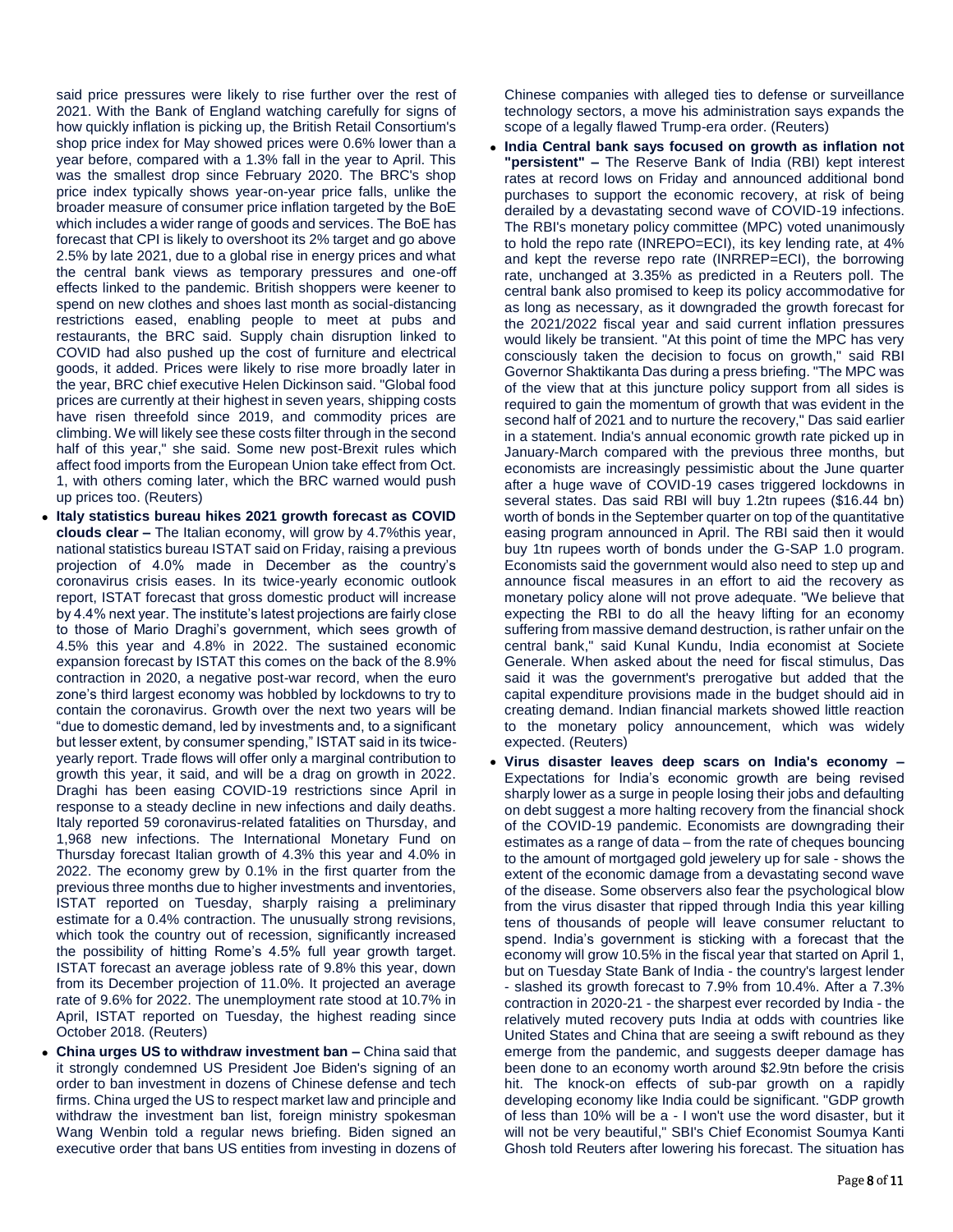exacerbated unemployment that touched a 12-month high of 11.9% in May from 7.97% in April, according to data from the Centre for Monitoring Indian Economy. Rural unemployment that normally hovers around 6-7% also hit double digit levels in May, according to the privately owned firm. Last year, India announced a \$266 bn package to support the economy during a strict nationwide lockdown to contain the first coronavirus wave. But this was largely liquidity support given to banks to boost company credit, with less than a tenth of the sum used for welfare programs for the poorest in the country. India did not launch job support schemes on the scale of those seen in some developed economies and the government has not announced a major stimulus package since the second wave hit. Surging unemployment, coupled with state lockdowns, a large increase in hospitalizations and fatalities amid the second wave and fears of a third wave, are prompting many people to cut spending. Sales of goods including grocery, footwear, apparel and beauty products fell 49% in April, according to the Retail Association of India, whose head Kumar Rajagopalan anticipates a bigger decline in May. Meanwhile, sales of cars and motorcycles fell 30% in April over March and are expected to slump by over 60% in May as automakers including Maruti Suzuki and Hero MotoCorp halted production for several days amid rising infections. Dealerships remain closed. While car sales bounced back after the first wave last year it was not on a scale seen elsewhere and the recovery was brief. In many other economies demand for big-ticket purchases soared when pent-up demand was released, with new car sales in Europe jumping 256% YoY in April. Shashank Srivastava, executive director at Maruti Suzuki, India's biggest carmaker, pointed to a deep psychological impact from the second virus wave as the surge in deaths and hospitalizations caused distress and fear among people. "Cars are a discretionary purchase that require people to be in a good frame of mind," he said. (Reuters)

 **Putin says Russian economy is close to returning to prepandemic levels –** Russia's economy and the level of employment are close to reaching pre-pandemic levels, President Vladimir Putin said on Friday. Russia's commodity-dependent economy is on the mend after a 3% contraction in 2020, its sharpest in 11 years, although analysts warn that the rebound will run out of steam due to a lack of structural reforms and investments. (Reuters)

# **Regional**

 **GPCA: GCC downstream chemical supply chain, operations 'most impacted' by Covid-19 –** Chemical supply chain and operations have been the single most impacted business function within downstream organizations in the GCC in the past 15 months as a result of the Covid-19 pandemic, according to Gulf Petrochemicals and Chemicals Association (GPCA). A recent GPCA survey highlighted that in the path to recovery, chemical companies must focus on supply chain digitalization, sustainability, trade facilitation and regulatory engagement. Within these trends, carbon neutrality, Artificial Intelligence (AI) and Machine Learning (ML) will be the key segments to focus on and drive the highest impact on businesses' supply chains today, the survey found. The coronavirus pandemic of the last 15 months has demonstrated the acute importance of collaboration to build more agile, resilient, and responsive supply chains, said industry leaders at the recent 12th Gulf Petrochemicals and Chemicals Association (GPCA) Supply Chain Conference held virtually. Senior executives from across the chemical and petrochemical value chain, logistics service providers and shipping operators urged industry leaders to capitalize on the lessons learned during the pandemic and act upon them in the future – from collaborating more closely with the regulators, their customers, and strategic partners, to driving better supply chain

visibility, investing in digitalization, building their workforce capabilities, and focusing on supply chain sustainability. (Gulf-Times.com)

- **Russia Oil CEOs see OPEC+ hiking output again as market heats up –** The bosses of two of Russia's main oil companies expect OPEC+ to raise output further this year as the market heats up, perhaps as soon as its July meeting. The group, of which Russia is joint leader with Saudi Arabia, is currently restoring about 2mn bpd of idle production in monthly installments that end in July. The alliance may need to keep ramping up in August or September to feed the demand recovery, Gazprom Neft CEO, Alexander Dyukov said. "It's important not to allow the market to overheat," Dyukov said at the St. Petersburg International Economic Forum on Thursday. "An oil price in a range of \$65 to \$70 a barrel isn't stable in the long term." The OPEC and its allies gave few hints about output policy beyond July when they met earlier this week. While Russian Deputy Prime Minister, Alexander Novak has been a consistent advocate for production increases, his Saudi counterpart has preferred to keep a tighter rein on output. "We'll have to see demand before you see supply," Saudi Energy Minister, Prince Abdulaziz bin Salman said in St. Petersburg. (Bloomberg)
- **Saudi Arabia aims to raise \$55bn from a privatization plan –** Saudi Arabia is seeking to raise \$55bn from a privatization plan, the Kingdom's Finance Minister, Mohammed Al-Jadaan said on Thursday. He said the Kingdom had recently announced a privatization plan that includes identifying 160 projects in 16 sectors, including asset sales and public-private partnerships. "Our goal is to secure about \$55bn from the privatization plan, of which \$16.5bn will be in public-private partnerships." He added: "We are looking forward to using the private sector to manage and finance infrastructure, health services, urban transport networks, school buildings, airport services, water desalination plants, and sewage treatment through these partnerships, in order to ensure better, more cost-effective and efficient implementation that reduces the use of materials and energy, while providing improved products and services for the benefit of citizens and the world at large." Al-Jadaan opened a high-level conference entitled "2021 G20 Infrastructure Investors Dialogue: Financing Sustainable Infrastructure for the Recovery," along with Italian Minister of Economy and Finance Daniele Franco, in the presence of a number of G20 finance ministers, international and regional organizations, representatives of the private sector, senior investors and asset managers. The finance minister said that infrastructure plays an important role in promoting economic activities, fundamentally supports productivity, and provides a solid foundation for robust, inclusive and sustainable growth. (Zawya)
- **Saudi non-oil private sector expansion quickens as recovery deepens –** Saudi Arabia's non-oil private sector expanded for the ninth consecutive month in May and did so at a pace that quickened for a second straight month, a survey showed on Thursday, further solidifying its recovery from the pandemic and last year's historic slide in oil prices. The seasonally adjusted IHS Markit Saudi Arabia Purchasing Managers' Index (PMI) rose to 56.4 in May from 55.2 in April, its fastest pace of growth since January. It signaled a robust improvement in business conditions and approached the series average of 56.9. Saudi Arabia's economy, the largest in the Arab world, is expected to grow 2.1% in 2021 after shrinking 4.1% last year amid the twin shocks of the coronavirus pandemic and lower oil prices, the IMF said in a recent report. The output subindex, a measure of business activity, climbed to 62.0 in May from 58.7 in April, its strongest pace since late 2017. That reading, above the series average of 61.5, indicated a rapid increase in output as firms noted rising new orders and increased marketing activities. "Most firms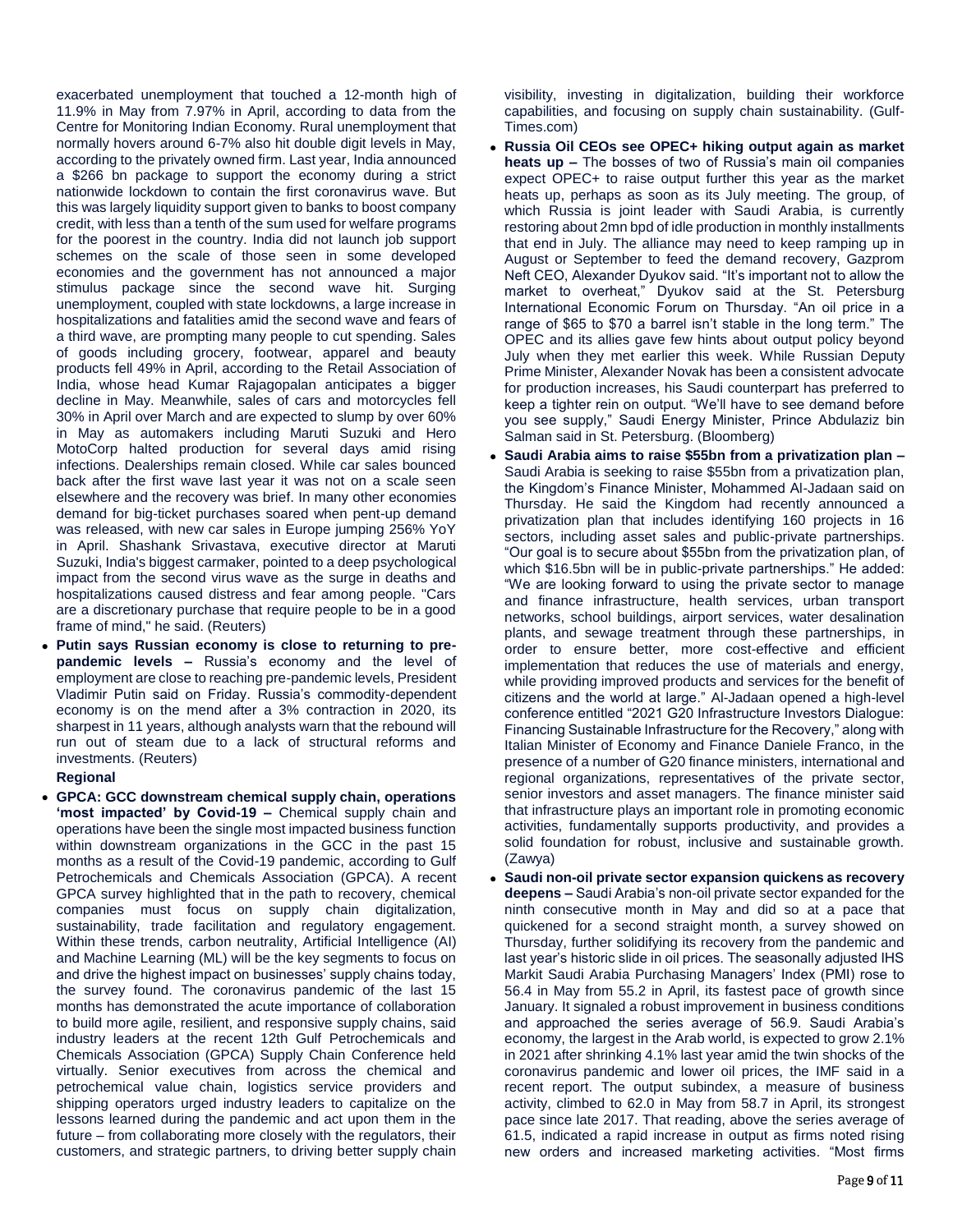continued to operate with unchanged workforce numbers, suggesting a focus on boosting productivity back to pre-COVID levels. On the plus side, inventories were increased at the quickest pace in a year-and-a-half as firms prepare for a further recovery in demand over the coming months," Economist at survey compiler IHS Markit, David Owen said. (Reuters)

- **Saudi Aramco raises crude oil OSPs from Sidi Kerir for July –** Saudi Aramco raised July official selling prices for grades from the Egyptian port of Sidi Kerir by \$0.50 to \$1.20/bbl, according to a list seen by Bloomberg News. Arab Light OSP set at \$0.80/bbl discount to ICE Brent, compared with -\$1.80/bbl for June, Arab Extra Light at -\$0.10/bbl vs \$-1.30/bbl, Arab Medium -\$1.60/bbl vs -\$2.30/bbl, Arab Heavy -\$2.60/bbl vs -\$3.10/bbl. Prices of all four grades from Sidi Kerir are \$0.60 more than those shipped from Ras Tanura in the Persian Gulf for customers in Mediterranean; they were \$0.50 higher in June's price list. (Bloomberg)
- **Saudi Oil Minister says evidence of demand must precede supply –** "There will always be a good amount of supply to meet demand, but we'll have to see demand before you see supply," Saudi Energy Minister, Prince Abdulaziz bin Salman said in St. Petersburg. When asked about the demand trajectory, he said: "Consistently I've been saying -- I will believe it when I see it, so let's hope we can see it." (Bloomberg)
- **Saudi, Dubai fuel firms vie with ADNOC for Egyptian Army company –** Dubai's state energy firm and Petromin Corp. of Saudi Arabia are taking on the likes of Abu Dhabi National Oil Co. (ADNOC) by entering the bidding race for the first Egyptian army company being offered to investors, according to sources. Whichever company wins would partner with Egypt's sovereign wealth fund in taking joint full ownership of Wataniya Petroleum, a fuel distribution firm that has more than 200 filling stations and is run by the North African nation's military. (Bloomberg)
- **Saudi Arabia's Berain Water hires Samba for possible IPO –** Berain Water has hired the investment banking arm of Samba Financial Group to manage a possible initial public offering (IPO), Bloomberg reported citing sources. No final decision has yet been made on a potential 30% stake sale and the company may decide against an IPO, sources said. Riyadh-based Berain is one of Saudi Arabia's biggest bottled-water companies, and its listing would open a new industry to public investment in the Kingdom. Saudi Arabia is also expected to sell part of its Ras Al-Khair facility on Saudi Arabia's Arabian Gulf coast, one of the world's biggest desalination plants, later this year. (Zawya)
- **UAE non-oil private sector recovery continues but pace softens slightly –** The UAE's non-oil private sector expanded for a sixth consecutive month in May, though it did so at a place slightly lower than in April and employment shrank for the fourth straight month, a survey showed on Thursday. The seasonally adjusted IHS Markit UAE Purchasing Managers' Index (PMI), which covers manufacturing and services, edged down to 52.3 in May from 52.7 in April, remaining below the series average of 54.1. The coronavirus crisis hit the Gulf state hard last year, both via the shock of low oil prices and the huge toll it took on vital nonoil economic sectors such as tourism. "UAE's non-oil private sector showed further signs of improvement in May, although growth slipped marginally from April's recent high. New orders were largely supported by domestic sales, as latest data signaled a slight decrease in export orders," said David Owen, economist at survey compiler IHS Markit. Output, a measure of business activity, also expanded for the sixth straight month, but did so at its slowest pace since February, softening to 53.6 in May from 55.4 in April. It was well below the series average of 57.3. "Employment numbers continued to disappoint in May, falling for the fourth month in a row. With backlogs starting to rise and demand strengthening, it is hoped that businesses will start to

raise their staffing levels soon to support overall growth," Owen said. (Reuters)

- **Dubai Economy clarifies full ownership procedures for foreign investors –** Dubai Economy has issued guidelines clarifying the procedures for full ownership for foreign investors that started from the beginning of June, in accordance with the Federal Decree-Law No. (26) of 2020 that amended some provisions of Federal Law No. (2) of 2015 regarding ownership of commercial companies. The strategic decision enhances the UAE's investment attractiveness and its advanced position on the global business map, while also reinforcing the competitive advantages that Dubai enjoys as an ideal investment destination, Dubai Economy stated. The decision will accelerate the UAE's economic recovery and add to the gains the country has made so far. It will also help further enhance Dubai's already high rankings in international investment indicators and leading global indices related to ease of doing business and business expansion. (Zawya)
- **Egypt's Juhayna says ADQ has not made formal offer for stake in business –** Egypt's Juhayna Food Industries has received no formal offer from Abu Dhabi fund ADQ to buy a stake in the business, it said in a statement to the Egyptian stock exchange on Thursday. The statement came after Bloomberg reported that state-owned ADQ was considering buying a stake in Juhayna. (Reuters)
- **Bahrain may tap international debt market in second half of 2021 –** Bahrain has started talks with banks over a potential international debt sale in the second half of this year, Bloomberg reported citing sources. The discussions are still preliminary, the sources said. This debt sale would bring some relief to Bahrain after witnessing a sharp deterioration in finances during 2020 amid widespread lockdowns imposed by the pandemic, which curbed demand for energy and dragged Brent crude to the lowest level in about two decades. The last time the Bahraini Kingdom tapped the international debt market was in January, when it raised \$2bn. Bahrain's 2020 budget deficit of \$4.2bn exceeded the government's projection in its fiscal plan. Moody's Investors Service and S&P Global Ratings lowered the country's outlook to negative in the last few weeks. (Zawya)